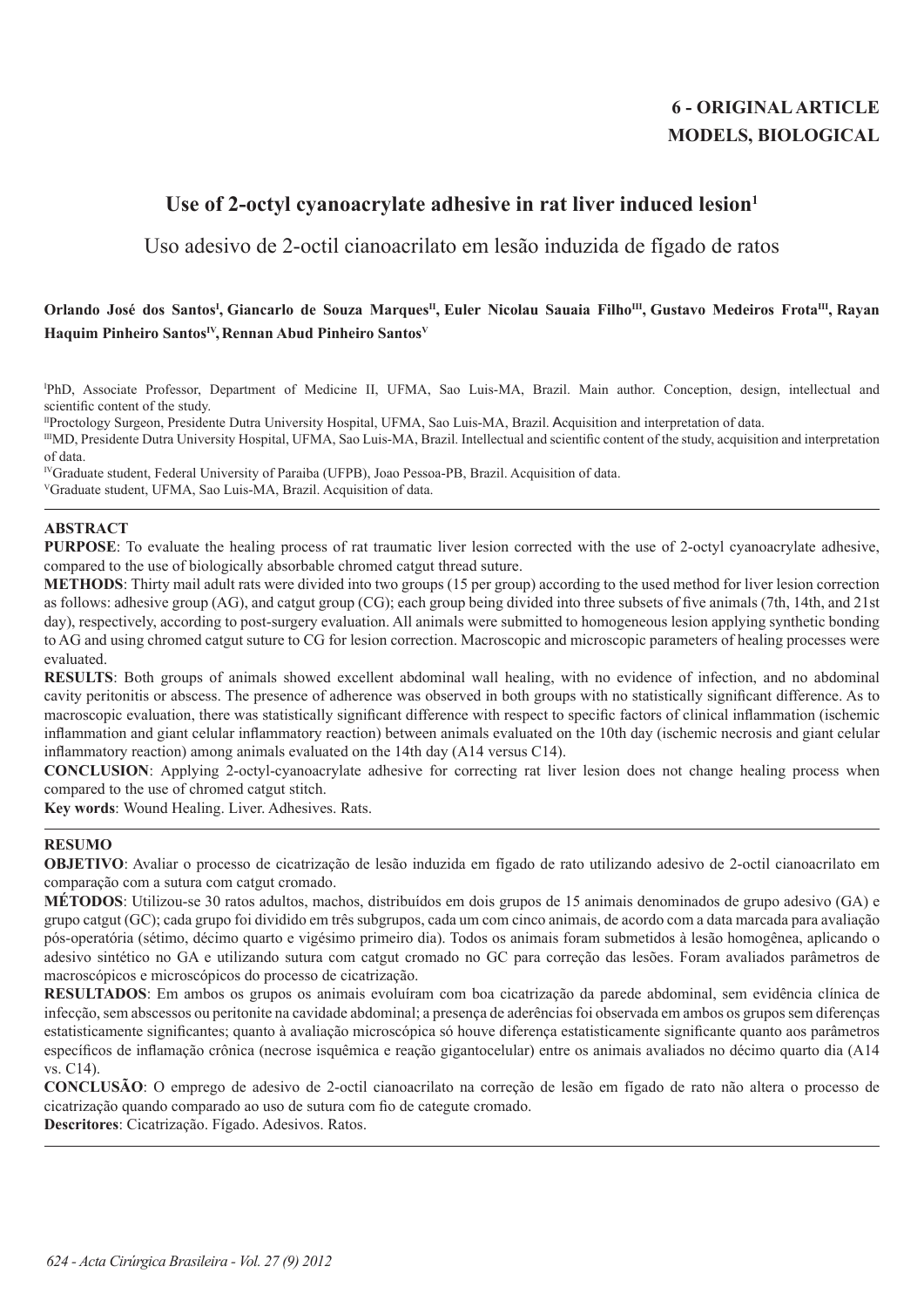#### **Introduction**

The abdominal cavity holds most of the digesting organ system as well asthe adjunct glandules, being part of the urogenital system and autonomous plexus<sup>1</sup>. The increasing urban violence coupled with driving accidents has increased abdominal trauma incidence. Being the major abdominal human cavity glandule, the liver is a main lesion target. Therefore, liver traumatism is quite frequent, accounting to a high mortality rate<sup>2</sup>.

Liver trauma merits special attention as to its diagnosis and management. It is assumed that around 45% of closed abdominal trauma and 40% of open abdominal traumas involving the liver. Regarding closed abdominal trauma 84% due traffic accidents followed by 8% trauma by falling, and 2% by physical attack<sup>3</sup>.

Though presenting under several aspects, most liver traumas provoke small liver lesions that at times do not need specific management and when they do, they are solved with minor procedures. Liver lesions can be treated in several manners depending on their severity varying from simple stitching, drainage, regradas and widening resections, or even transplant. In spite of hospital improved infrastructure, aseptic means, material, technical and anatomical know-how, mortality rate is still elevated for subjects with lever lesions, though such organ is protected by the costal gradil<sup>4,5</sup>.

Lately, several treatment alternatives have been tried for liver lesion such as collagen haemostatic agent application, cellulose gelatin, as well as the use of base synthetic bondings diffused in spleen and digestive system, notably in experimental studies<sup>6</sup>.

There is scant information in the literature referring to this bonding use in parenchimatous bleeding. Aiming at collecting more information, we set out to study the use of 2-octyl cyanocrylate in rat liver provoked lesions to evaluate the healing process of the target organ lesions, comparing the use of the bonding agent with the long traditional chromed catgut suture, to evaluate both microscopic and macroscopic aspects.

### **Methods**

The project was evaluated and approved by the by the Ethics in Research Committee at the Federal University of Maranhao (UFMA), protocol nº 00386/2004. The study followed the guidelines for animal research as set out by the Brazilian College of Animal Experimentation (COBEA).

The sample was made up of 30 male Wistar rats (*Rattus* 

*norvegicus albinus*, Rodentia mammalia), supplied by the UFMA *vivarium*. It was between 40 and 60 days old (average age 46 days). The weight was between 119g and 286g (average weight 219.1g). They were kept in groups of five per standard cage for the species at the Research Laboratory of the Physiology Department where the light-dark cycle was 12 hours and humidity was the same as a normal environment without any artificial regulation. The temperature was a constant  $20 \pm 2^{\circ}$ C. The animals were fed standard commercial food and had free access to water throughout the experiment.

An anesthetic by an intramuscular injection of  $0.2$ ml/100g of weight from a mixture of 1ml of ketamine (50mg) and 1ml of xylazine (20mg). The trychotomy of the ventral abdominal wall was done and anti-sepsis with polyvinylpyrrolidone-iodine.

The surgical procedure consisted of a median laparotomy with four centimeters. The injury in the liver was done at 2.5cm from the peritoneal reflection, followed by simple synthesis with catgut cromate (two stitches) on the catgut groups and synthesis with cianocrilate adhesive and adhesive groups. We then moved on to the laparorraphy at two levels: the first, peritonealmuscularaponeurotic; the second, of the skin, with continuous synthesis, utilizing 5.0 monofilament nylon (Figures 1 and 2).



**FIGURE 1** - Median laparotomy and injury in the liver.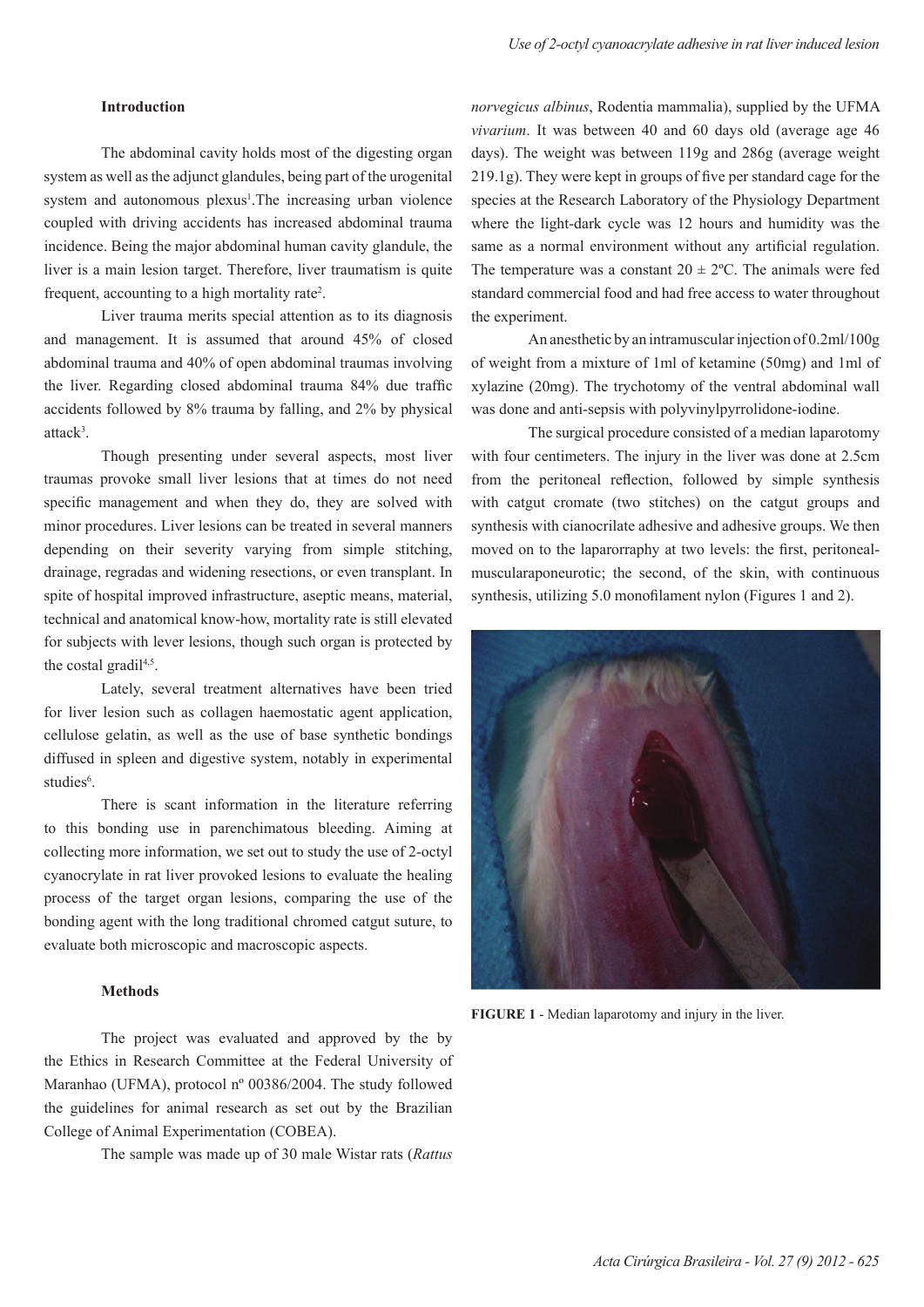

**FIGURE 2** - Synthesis with cianocrilate adhesive.

After recuperating from the anesthetic, the rats were returned to their cages, where they had free access to standard commercial food and water. Immediately after surgery they were given an intramuscular dose of sodium diclofenac at a dosage of 10 mg/kg, as an analgesic and anti-inflammatory drug.

The animals were divided in two groups: adhesive group (AG) and catgut group (CG). Each group subdivided at random into three subgroups according to the date of euthanasia: catgut 7  $(C7)$ , catgut 14  $(C14)$ , catgut 21  $(C21)$ , adhesive 5  $(A7)$ , adhesive 5 (A14) and adhesive 21 (A21).The numbers correspond on the seventh, fourteenth and twenty one days after surgery. For euthanasia, a lethal dose of intraperitoneal sodium thiopental was used at 120mg/kg.

After euthanasia, another laparotomy was performed, enabling us to observe the abdominal cavity, the existence of peritonitis or abscess, adherences and the integrity of the synthesis (Figure 3).



**FIGURE 3** – Macroscopic observation of the existence of adherences and the integrity of the synthesis in the abdominal cavity.

After this evaluation, the surgical parts were opened lengthwise and extended on filter paper and set in 10% formalin and forwarded for histopathological study.

# **Results**

## *Macroscopic evaluation*

All animals from the experiment had their clinical course classified as good during the post-surgery period, up to the programmed of death day.

The animals presented satisfactory healing of surgical wound, with no evidence of infection or dehiscence. No animals from either studied groups presented abscess or swelling upon abdominal cavity evaluation. The presence of bonding with adjoining structures evaluated according to the Nair score varied in both groups, showing a greater frequency on the abdominal wall and lower small intestine. On the other hand, there was statistically significant difference on day 7th only among animals from the adhesive and catgut group, with predominating grade 1 for the C7, and grade 0 for the A7,  $p=0.036$ ; there was no statistically significant difference between C14 and A14, and between C21 and A21 (Table 1).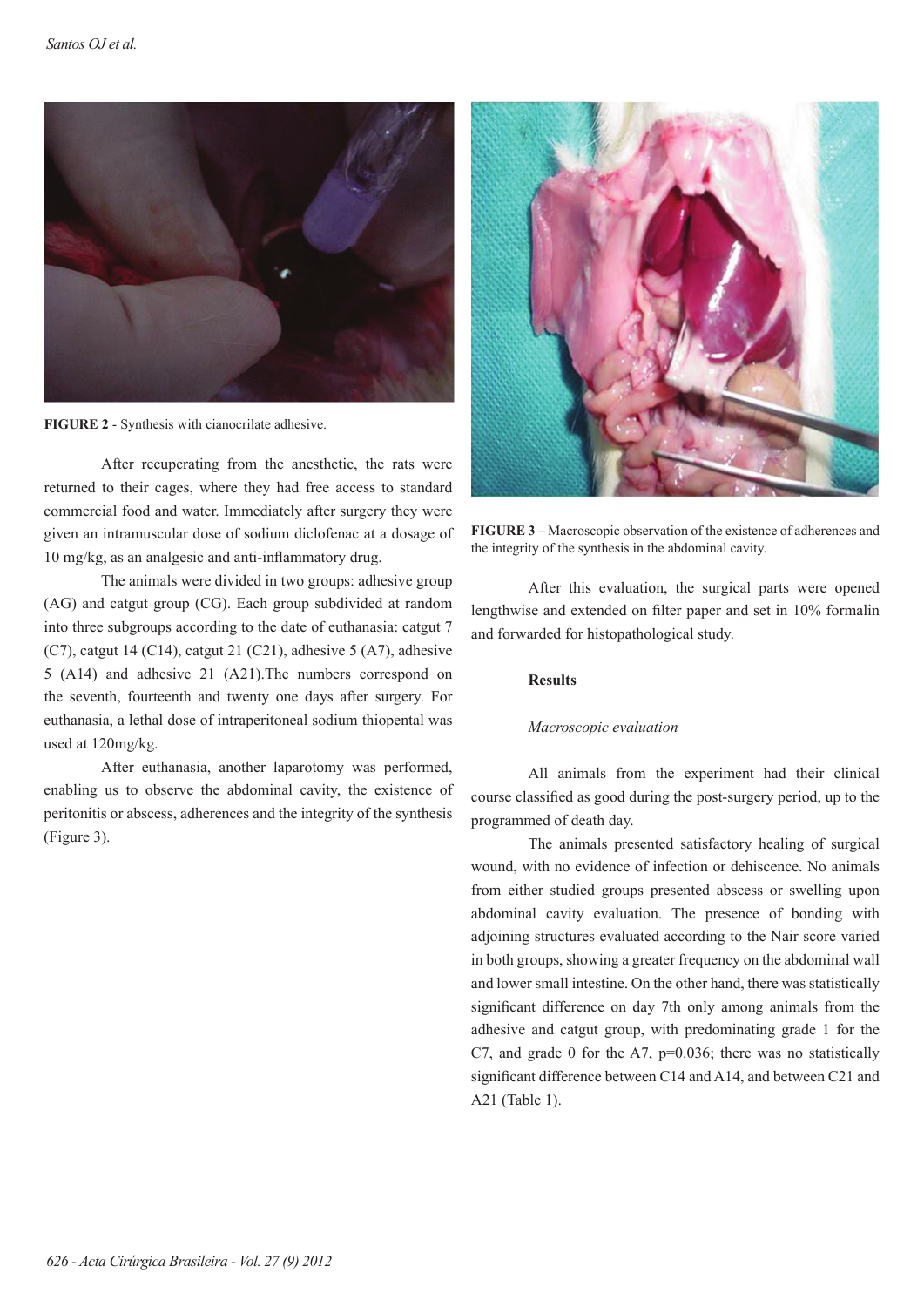| <b>Adhesions</b> | Catgut   |                |                 | <b>Adhesive</b> |                |                | р              |                  |             |
|------------------|----------|----------------|-----------------|-----------------|----------------|----------------|----------------|------------------|-------------|
|                  | C7       | C14            | C <sub>21</sub> | A7              | A14            | A21            | $C7 \times A7$ | $C14 \times A14$ | $C21$ x A21 |
| Score            |          |                |                 |                 |                |                | 0.036          | 0.530            | 0.601       |
| $\theta$         |          | $\mathfrak{D}$ | 4               | 5               | $\overline{2}$ | 5              |                |                  |             |
|                  | 3        |                |                 | $\theta$        | 3              | $\theta$       |                |                  |             |
| П                |          | 2              | $\theta$        | $\theta$        | $\theta$       | $\theta$       |                |                  |             |
| Ш                | $\theta$ | $\theta$       | $\theta$        | $\theta$        | $\theta$       | $\overline{0}$ |                |                  |             |
| IV               | $\theta$ |                |                 | 0               |                |                |                |                  |             |

**TABLE 1** - Impact of inter-group in adhesions seven, 14 and 21 days of PO by score nair.

## **Mann-Whitney Test**

p - value with statistical significance

#### *Microscopic evaluation*

There was no statistically significant difference on the temporal (intergroup) evaluation on the incidence of adhesive on the catgut group (C7 versus C14 versus C21), p=0.177, however, upon evaluation of adhesive on the catgut group, statistically significant difference was observed (A7 versus A14 versus A21), p=0.030.

Acute inflammation intensity was markedly accentuated for the C7 and discrete on the A7 with no statistically significant difference,  $p=0.250$ . It showed to be moderate on the 14th day for the CG and largely discrete for the AG; on day 21st it showed predominantly moderated on both evaluated groups. There was no statistically significant difference between the two groups neither on the 14th or 21st day with  $p=0.117$  and  $p=0.676$ , respectively (Table 2).

**TABLE 2** – Evaluation of the intensity of acute inflammatory reaction ininter-group seven, 14 and 21 days of PO.

| Histological                 | Catgut         |                |                 | <b>Adhesive</b> |          |          | р              |                  |                  |  |
|------------------------------|----------------|----------------|-----------------|-----------------|----------|----------|----------------|------------------|------------------|--|
| Parameters                   | C7             | C14            | C <sub>21</sub> | A7              | A14      | A21      | $C7 \times A7$ | $C14 \times A14$ | $C21 \times A21$ |  |
| Acute<br><b>Inflammation</b> |                |                |                 |                 |          |          | 0.250          | 0.117            | 0.676            |  |
| Absent                       | $\theta$       | $\theta$       | $\Omega$        | $\theta$        | $\theta$ | $\theta$ |                |                  |                  |  |
| Discrete                     | 2              | $\overline{0}$ |                 | 3               | 3        |          |                |                  |                  |  |
| Moderate                     | $\overline{0}$ | 5              | 4               | 2               | ∍        | 3        |                |                  |                  |  |
| Intense                      | 3              | 0              | $\theta$        | $\theta$        | $\theta$ |          |                |                  |                  |  |

**Mann-Whitney Test**

p - value with statistical significance

As to the intergroup evaluation there was no statistically significant difference for both chromed group with  $p=0.627$ , and bonding group with p=0.259.

Chronic inflammation intensity was largely absent on the C7, discrete and moderate on the A7 with no statistically significant difference, p=0.296. It was absent in most animals from the C14, whereas there was a discrete intensity on the A14 with no statistically significant difference, p=0.117. On day 21st it presented predominantly discrete for both CG and AG with no statistically significant difference,  $p=0.403$  (Table 3).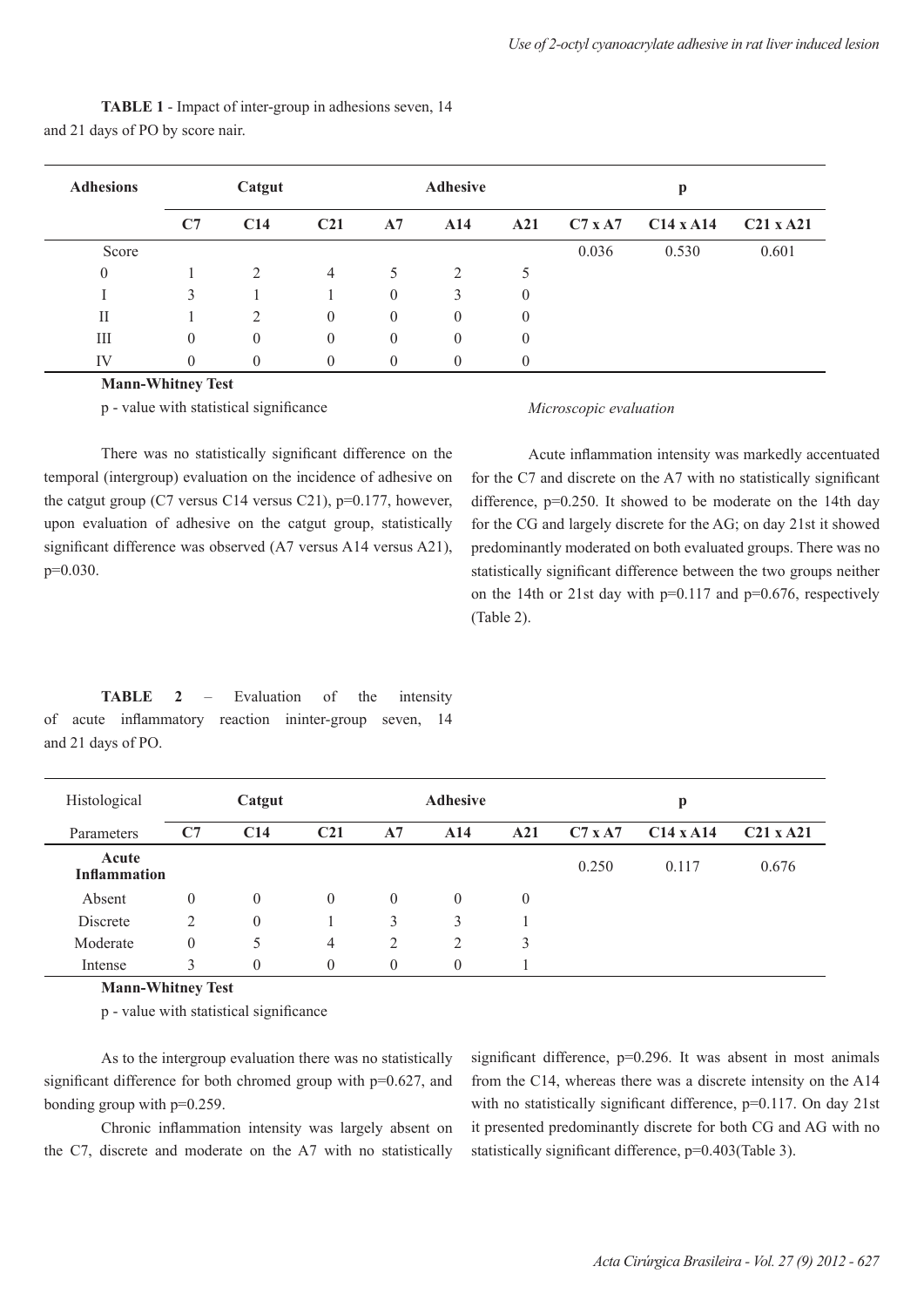| Histological                          | Catgut   |     |                 | <b>Adhesive</b> |          |          | p              |                  |                  |  |
|---------------------------------------|----------|-----|-----------------|-----------------|----------|----------|----------------|------------------|------------------|--|
| Parameters                            | C7       | C14 | C <sub>21</sub> | A7              | A14      | A21      | $C7 \times A7$ | $C14 \times A14$ | $C21 \times A21$ |  |
| <b>Chronic</b><br><b>Inflammation</b> |          |     |                 |                 |          |          | 0.296          | 0.117            | 0.403            |  |
| <b>Absent</b>                         | 3        | 3   |                 |                 | $\theta$ | 2        |                |                  |                  |  |
| Discrete                              |          | 2   | 3               | 2               | Ć        | 3        |                |                  |                  |  |
| Moderate                              |          | 0   |                 |                 | 0        | $\theta$ |                |                  |                  |  |
| Intense                               | $\theta$ | 0   | $\theta$        | $\theta$        | $\theta$ | $\theta$ |                |                  |                  |  |

**TABLE 3** – Evaluation of the intensity of chronic inflammatory reaction ininter-group seven, 14 and 21 days of PO.

**Mann-Whitney Test**

p - value with statistical significance

There was no statistically significant difference for the catgut group ( $p=0.438$ ), nor for the adhesive group ( $p=0.274$ ) on the intergroup assessment.

## **Discussion**

Due to its easy availability, handling and accommodation, resistance to manipulation, surgical aggression, and to infectious processes, the rat was used for evaluation of liver healing course.

In the present study the animals were divided into two groups denominated catgut group (CG) and adhesive group (AG), each group was further subdivided into three subgroups, according to the stipulated date for the proposed parameters evaluation (C7, C14 and C21; and A7, A14, and A21), with observations taking place on the 7th, 14th, and 21st days. The 7th day was chosen for the first observation for being a still acute period for the inflammatory response7,8. The 2nd observation took place on the 14th day to evaluate inflammatory response and the intermediary stage of the healing parameters<sup>9</sup>. The third observation was done on the 21st day aiming at evaluating the inflammatory standard and late healing<sup>10</sup>.

Because of their sealing properties, cyanoacrylate adhesive and their derivatives, and fibrin glue, came to be used in animals and in almost all organic tissues in healing studies<sup>11</sup>.

Among the cyanoacrylate derivatives, we chose to use the 2-octyl cyanoacrylate adhesive due to its having lower exothermal reaction compared to others, seeing that as the number of radical carbon increases, tissue reaction diminishes. It also has sealing and bactericide properties<sup>12</sup>. Its bactericide properties are

of major importance, since the second main cause of death by liver traumatism is represented by intra or extra-abdominal sepsis, seconded only by hemorrhage<sup>5</sup>

Cyanoacrylate adhesive was applied to the liver diaphragmatic surface of the adhesive group (AG) according to the manufacturer (Dermabond®, Ethicon) recommendations, obtaining satisfactory haemostatic activity. The need for compression and site cleansing for adequate bonding polymerization must be highlighted<sup>13</sup>.

Simple suture with chromed catgut 4-0(Ethicon®) thread was used on the catgut group (CG) lesion, the choice being made because of its widespread use for correcting liver trauma lesions, thus observing adequate lesion haemostasia with no perceptive differences with respect to the adhesive group<sup>9</sup>.

As to macroscopic evaluation the presence of abdominal cavity bondings was not seen in the greater majority of animals where the bonding was used, contrasting with studies, where increased intra-cavity bonding was found<sup>11</sup>. We observed, however, statistically significant difference between the subgroups A7 and C7, with a lower bonding incidence for the A7 group.

Inflammation is divided into chronic and acute standards. Acute inflammation has a relatively short duration, varying from hors to a few days, and its main aspects are fluid and plasmatic protein exudation and the emigration of leukocytes, neutrophils predominately. On the other hand, chronic inflammation has longer duration and it is histologically associated to the presence of lymphocytes and macrophages, blood vessel proliferation, tissue fibrosis and necrosis. Therefore, we opted to use the very same protocol used for the histological evaluation of the study pieces,